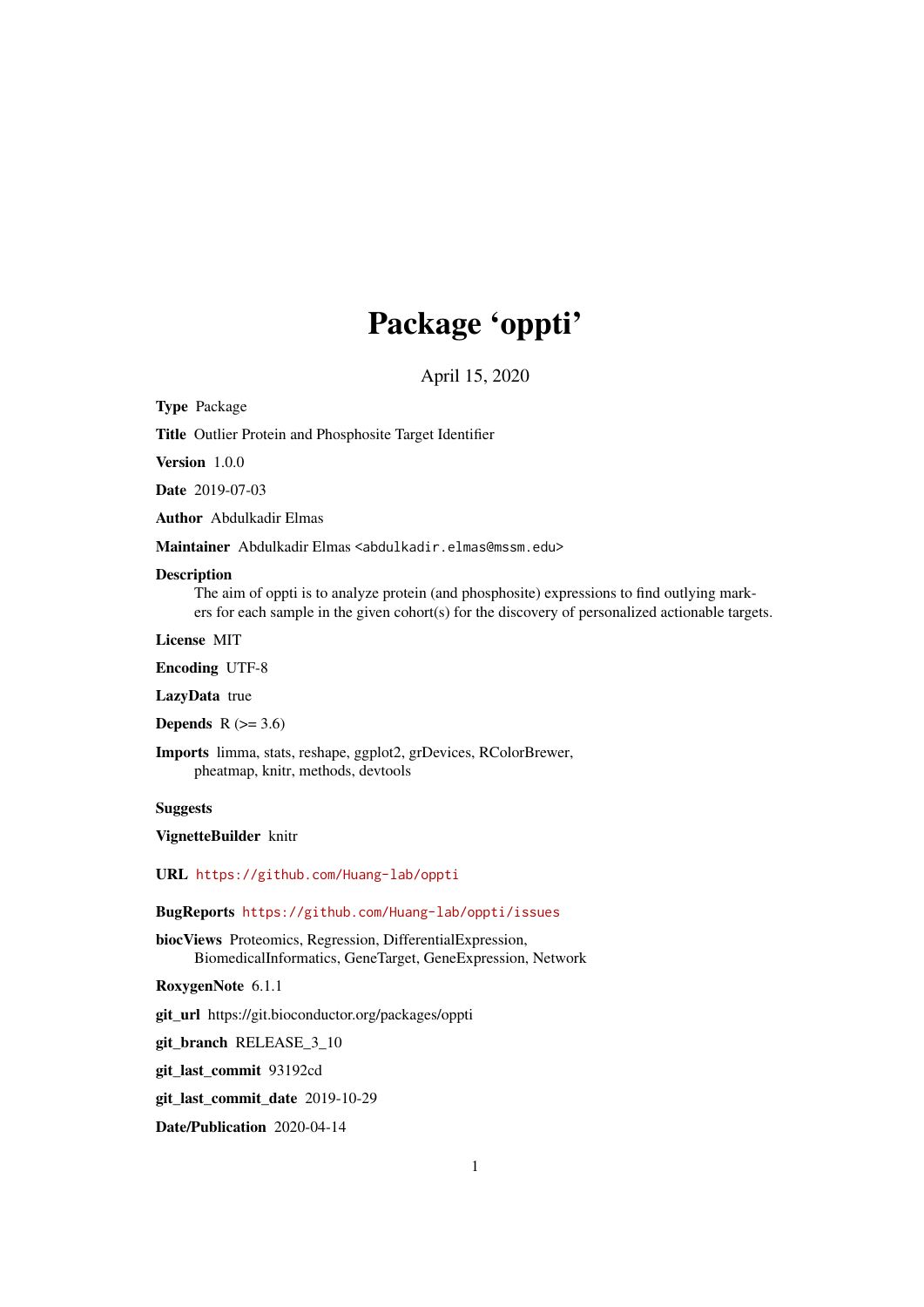### <span id="page-1-0"></span>R topics documented:

| Index |  |  |  |  |  |  |  |  |  |  |  |  |  |  |  |  |  |  |  |
|-------|--|--|--|--|--|--|--|--|--|--|--|--|--|--|--|--|--|--|--|
|       |  |  |  |  |  |  |  |  |  |  |  |  |  |  |  |  |  |  |  |
|       |  |  |  |  |  |  |  |  |  |  |  |  |  |  |  |  |  |  |  |
|       |  |  |  |  |  |  |  |  |  |  |  |  |  |  |  |  |  |  |  |
|       |  |  |  |  |  |  |  |  |  |  |  |  |  |  |  |  |  |  |  |
|       |  |  |  |  |  |  |  |  |  |  |  |  |  |  |  |  |  |  |  |
|       |  |  |  |  |  |  |  |  |  |  |  |  |  |  |  |  |  |  |  |
|       |  |  |  |  |  |  |  |  |  |  |  |  |  |  |  |  |  |  |  |
|       |  |  |  |  |  |  |  |  |  |  |  |  |  |  |  |  |  |  |  |
|       |  |  |  |  |  |  |  |  |  |  |  |  |  |  |  |  |  |  |  |
|       |  |  |  |  |  |  |  |  |  |  |  |  |  |  |  |  |  |  |  |

artImpute *Artificially miss and impute each data entry individually by ignoring outlying values*

#### Description

Infers the normal-state expression of a marker based on its co-expression network, i.e., the weighted average of the marker's nearest neighbors in the data. The returned imputed data will later be used to elucidate dysregulated (protruding) events.

#### Usage

```
artImpute(data, ku = 6, marker.proc.list = NULL, miss.pstat = 0.4,verbose = FALSE)
```
#### Arguments

| dat              | an object of log2-normalized protein (or gene) expressions, containing markers<br>in rows and samples in columns.                                                                                                                                                                                                                                                                                                                                                                    |
|------------------|--------------------------------------------------------------------------------------------------------------------------------------------------------------------------------------------------------------------------------------------------------------------------------------------------------------------------------------------------------------------------------------------------------------------------------------------------------------------------------------|
| ku               | an integer in [1, num. markers], upper bound on the number of nearest neighbors<br>of a marker.                                                                                                                                                                                                                                                                                                                                                                                      |
| marker.proc.list |                                                                                                                                                                                                                                                                                                                                                                                                                                                                                      |
|                  | character array, the row names of the data to be processed/imputed.                                                                                                                                                                                                                                                                                                                                                                                                                  |
| miss.pstat       | the score threshold for ignoring potential outliers during imputation. miss.pstat<br>$= 1$ ignores values outside of the density box (i.e., 1st-3rd quartiles). The al-<br>gorithm ignores values lying at least (1/miss.pstat)-1 times IQR away from the<br>box; e.g., use miss.pstat=1 to ignore all values lying outside of the box; use<br>miss.pstat=0.4 to ignore values lying at least 1.5 x IQR away from the box; use<br>miss.pstat=0 to employ all data during imputation. |
| verbose          | logical, to show progress of the algorithm.                                                                                                                                                                                                                                                                                                                                                                                                                                          |

#### Value

the imputed data that putatively represents the expressions of the markers in the (matched) normal states.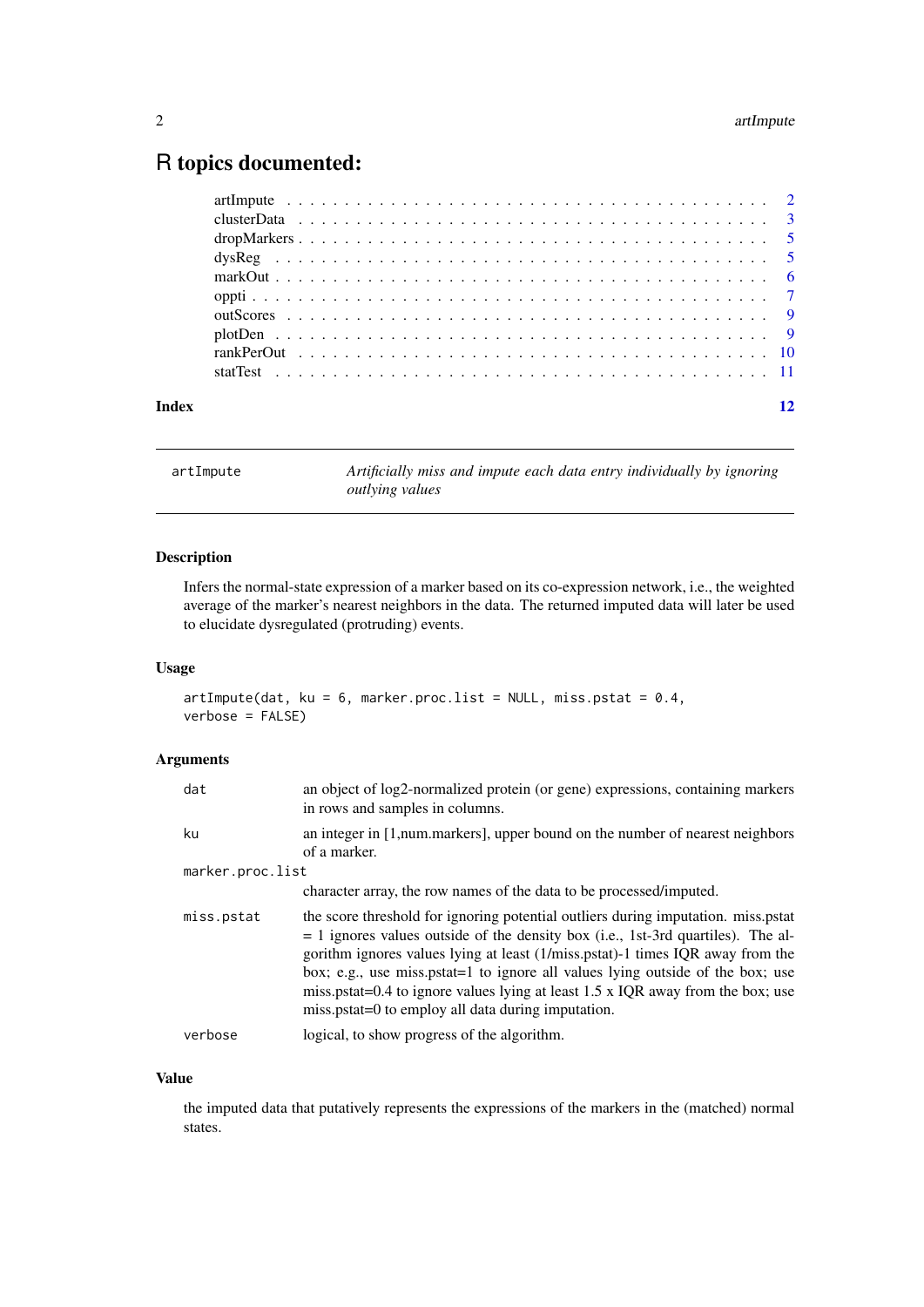#### <span id="page-2-0"></span>clusterData 3

#### Examples

```
dat = setNames(as.data.frame(matrix(1:(5*10),5,10),
row.names = paste('marker',1:5,sep='')), paste('sample',1:10,sep=''))
imputed = artImpute(data, ku = 2)
```
clusterData *Hierarchical cluster analysis*

#### Description

Displays the hierarchically clustered data by the "pheatmap" package. The numbers of clusters along the markers/samples can be set by the user, then the cluster structures are estimated by pairwise analysis.

#### Usage

```
clusterData(data, annotation_row = NULL, annotation_col = NULL,
annotation_colors = NULL, main = NA, legend = TRUE,
clustering_distance_rows = "euclidean",
clustering_distance_cols = "euclidean", display_numbers = FALSE,
number_format = "%.0f", num_clusters_row = NULL,
num_clusters_col = NULL, cluster_rows = TRUE, cluster_cols = TRUE,
border_color = "gray60", annotate_new_clusters_col = FALSE,
zero_white = FALSE, color_palette = NULL, show_rownames = FALSE,
show_colnames = FALSE, min_data = min(data, na.rm = TRUE),
max_data = max(data, na.rm = TRUE),treeheight_row = ifelse(methods::is(cluster_rows, "hclust") ||
cluster_rows, 50, 0), treeheight_col = ifelse(methods::is(cluster_cols,
"hclust") || cluster_cols, 50, 0))
```

| data                     | an object of log2-normalized protein (or gene) expressions, containing markers<br>in rows and samples in columns.                                                                                                                                                                                                               |  |  |  |
|--------------------------|---------------------------------------------------------------------------------------------------------------------------------------------------------------------------------------------------------------------------------------------------------------------------------------------------------------------------------|--|--|--|
|                          | annotation_row data frame that specifies the annotations shown on left side of the heat map.<br>Each row defines the features for a specific row. The rows in the data and in<br>the annotation are matched using corresponding row names. Note that color<br>schemes takes into account if variable is continuous or discrete. |  |  |  |
|                          | annotation_col similar to annotation row, but for columns.                                                                                                                                                                                                                                                                      |  |  |  |
| annotation_colors        |                                                                                                                                                                                                                                                                                                                                 |  |  |  |
|                          | list for specifying annotation_row and annotation_col track colors manually. It<br>is possible to define the colors for only some of the features.                                                                                                                                                                              |  |  |  |
| main                     | character string, an overall title for the plot.                                                                                                                                                                                                                                                                                |  |  |  |
| legend                   | logical, to determine if legend should be drawn or not.                                                                                                                                                                                                                                                                         |  |  |  |
| clustering_distance_rows |                                                                                                                                                                                                                                                                                                                                 |  |  |  |
|                          | distance measure used in clustering rows. Possible values are "correlation" for<br>Pearson correlation and all the distances supported by dist, such as "euclidean",<br>etc. If the value is none of the above it is assumed that a distance matrix is<br>provided.                                                             |  |  |  |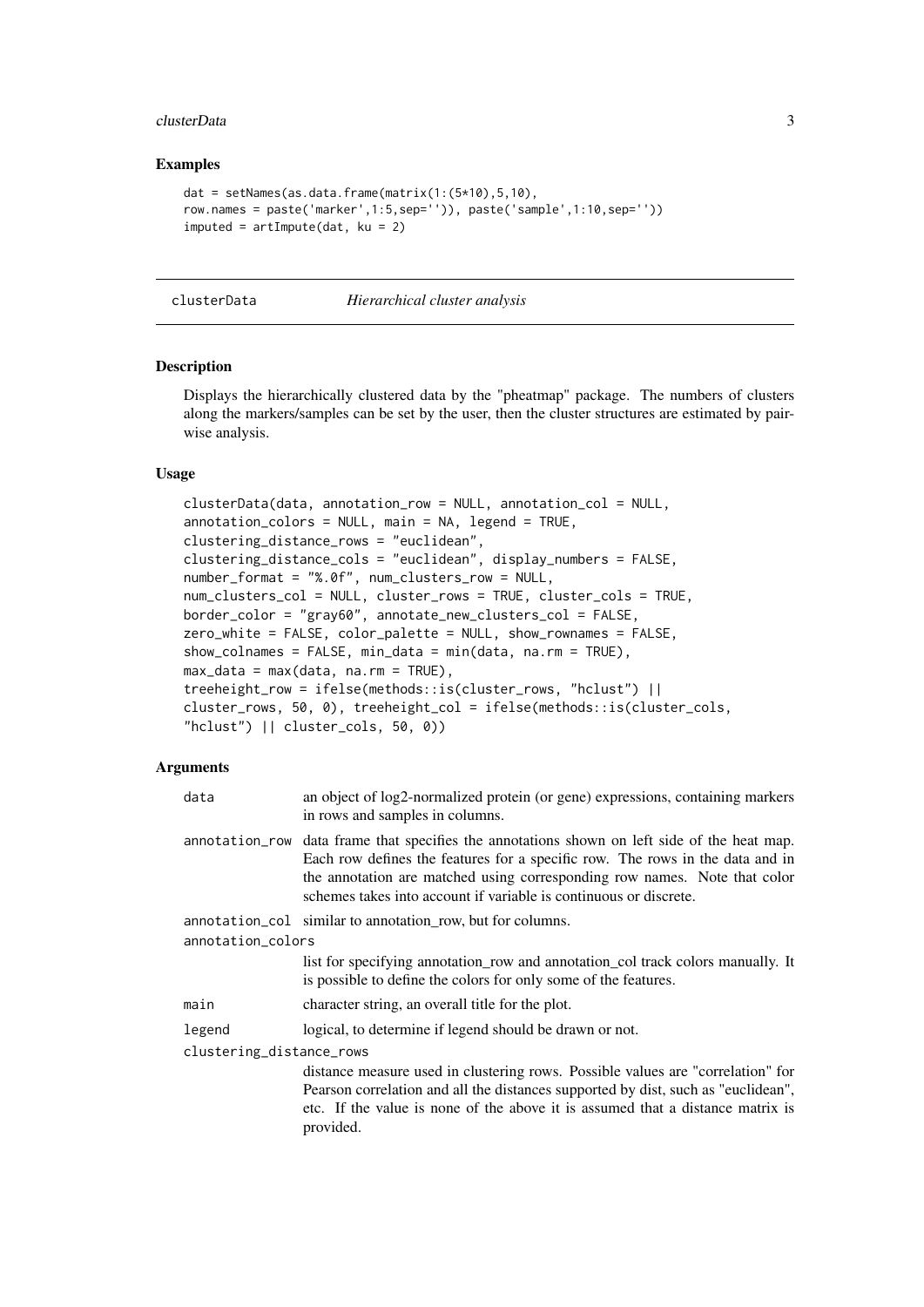| clustering_distance_cols  |                                                                                                                                                                                                                 |
|---------------------------|-----------------------------------------------------------------------------------------------------------------------------------------------------------------------------------------------------------------|
|                           | distance measure used in clustering columns. Possible values the same as for<br>clustering_distance_rows.                                                                                                       |
| display_numbers           |                                                                                                                                                                                                                 |
|                           | logical, determining if the numeric values are also printed to the cells. If this is<br>a matrix (with same dimensions as original matrix), the contents of the matrix<br>are shown instead of original values. |
| number_format             | format strings (C printf style) of the numbers shown in cells. For example "%.2f"<br>shows 2 decimal places and "%.1e" shows exponential notation (see more in<br>sprintf).                                     |
| num_clusters_row          |                                                                                                                                                                                                                 |
|                           | number of clusters the rows are divided into, based on the hierarchical clustering<br>(using cutree), if rows are not clustered, the argument is ignored.                                                       |
| num_clusters_col          |                                                                                                                                                                                                                 |
|                           | similar to num_clusters_row, but for columns.                                                                                                                                                                   |
| cluster_rows              | logical, determining if the rows should be clustered; or a hclust object.                                                                                                                                       |
| cluster_cols              | similar to cluster_rows, but for columns.                                                                                                                                                                       |
| border_color              | color of cell borders on heatmap, use NA if no border should be drawn.                                                                                                                                          |
| annotate_new_clusters_col |                                                                                                                                                                                                                 |
|                           | logical, to annotate cluster IDs (column) that will be identified.                                                                                                                                              |
| zero_white                | logical, to display 0 values as white in the colormap.                                                                                                                                                          |
| color_palette             | vector of colors used in heatmap.                                                                                                                                                                               |
| show_rownames             | boolean, specifying if row names are be shown.                                                                                                                                                                  |
| show_colnames             | boolean, specifying if column names are be shown.                                                                                                                                                               |
| min_data                  | numeric, data value corresponding to minimum intensity in the color_palette                                                                                                                                     |
| max_data                  | numeric, data value corresponding to maximum intensity in the color_palette                                                                                                                                     |
|                           | treeheight_row the height of a tree for rows, if these are clustered. Default value is 50 points.                                                                                                               |
|                           | treeheight_col the height of a tree for columns, if these are clustered. Default value is 50 points.                                                                                                            |

#### Value

tree, the hierarchical tree structure.

cluster\_IDs\_row, the (row) cluster identities of the markers.

cluster\_IDs\_col, the (column) cluster identities of the samples.

```
set.seed(1)
dat = setNames(as.data.frame(matrix(runif(10*10),10,10),
row.names = paste('marker',1:10,sep='')), paste('sample',1:10,sep=''))
result = clusterData(dat)
```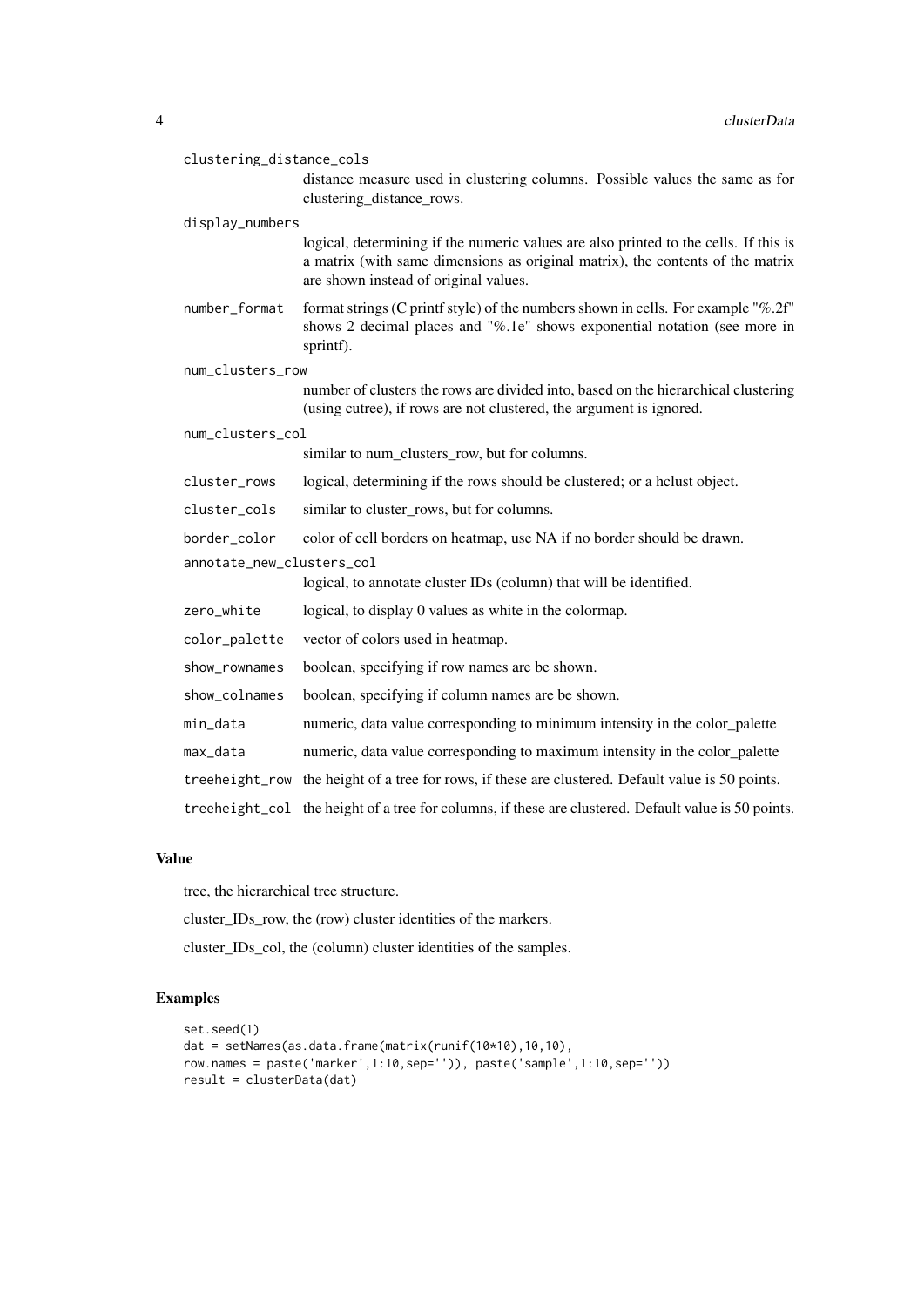<span id="page-4-0"></span>dropMarkers *Filter out markers*

#### Description

Filters out markers based on the percentage of missing values, low-expression and low-variability rates.

#### Usage

```
dropMarkers(dat, percent_NA = 0.2, low_mean_and_std = 0.05,
q_{\text{low\_var}} = 0.25, force_drop = NULL)
```
#### Arguments

| dat              | an object of log2-normalized protein (or gene) expressions, containing markers<br>in rows and samples in columns.                        |  |  |  |
|------------------|------------------------------------------------------------------------------------------------------------------------------------------|--|--|--|
| percent_NA       | a constant in $[0,1]$ , the percentage of missing values that will be tolerated in the<br>filtered data.                                 |  |  |  |
| low_mean_and_std |                                                                                                                                          |  |  |  |
|                  | a constant in [0,inf], the lower-bound of the mean or standard deviation of a<br>marker in the filtered data.                            |  |  |  |
| q_low_var        | a constant in $[0,1]$ , the quantile of marker variances which serves as a lower-<br>bound of the marker variances in the filtered data. |  |  |  |
| force_drop       | character array containing the marker names that user specifically wants to filter<br>out.                                               |  |  |  |

#### Value

filtered data with the same format as the input data.

the row names (markers) of the data that are filtered out due to low-expression or low-variability.

#### Examples

```
dat = setNames(as.data.frame(matrix(1:(5*10), 5, 10),
row.names = paste('marker',1:5,sep='')), paste('sample',1:10,sep=''))
dat[1,1:2] = NA # marker1 have 20% missing valuesdropMarkers(dat, percent_NA = .2) # marker1 is filtered out
```
dysReg *Analyze dysregulated (protruding) events*

#### Description

For each marker processed, draws a scatter plot of matching values of observed vs imputed expressions.

#### Usage

```
dysReg(dat, dat.imp, marker.proc.list = NULL, verbose = FALSE)
```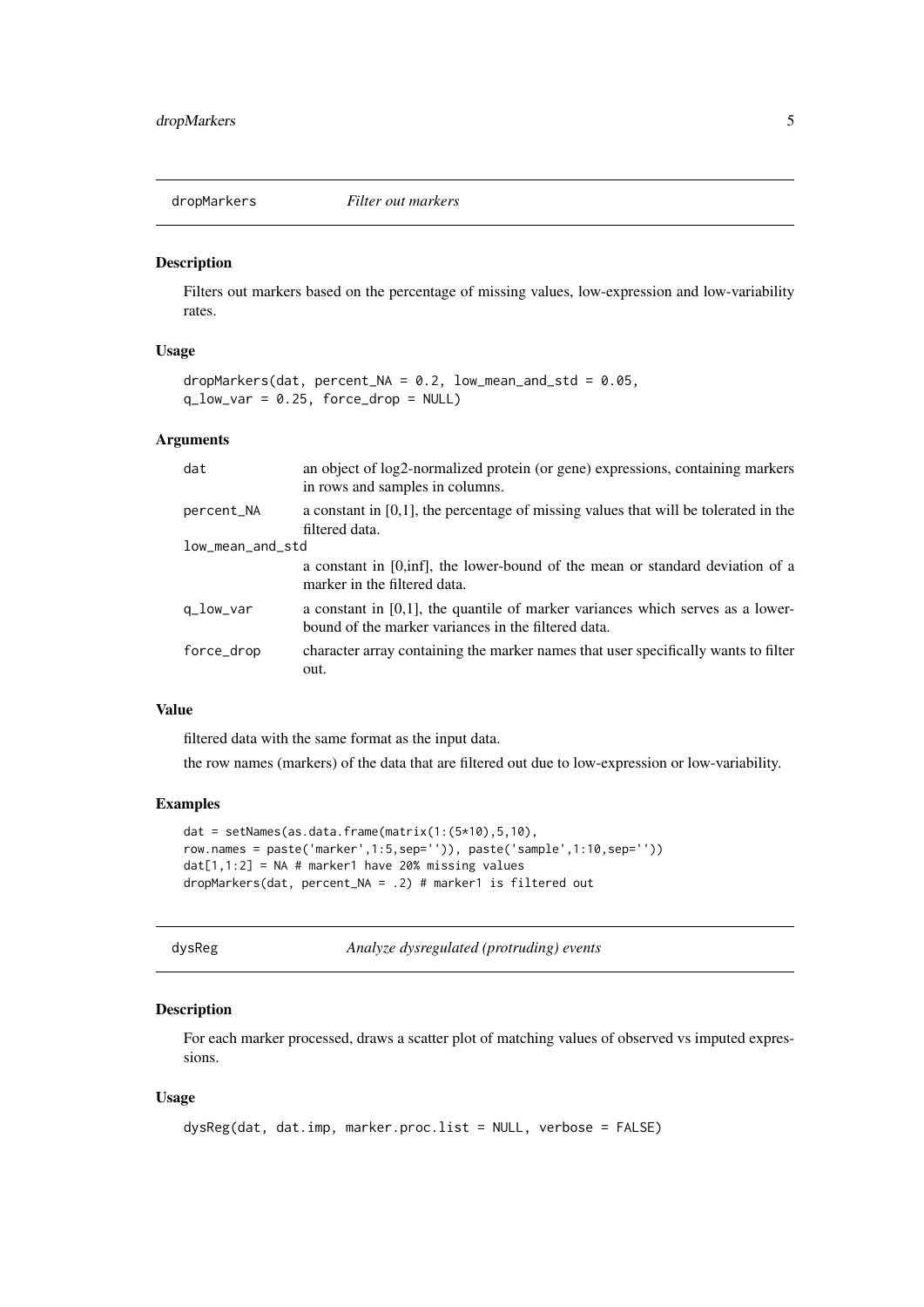#### <span id="page-5-0"></span>Arguments

| dat              | an object of log2-normalized protein (or gene) expressions, containing markers<br>in rows and samples in columns. |
|------------------|-------------------------------------------------------------------------------------------------------------------|
| dat.imp          | the imputed data that putatively represents the expressions of the markers in the<br>(matched) normal states.     |
| marker.proc.list |                                                                                                                   |
|                  | character array, the row names of the data to be processed for dysregulation.                                     |
| verbose          | logical, to show progress of the algorithm                                                                        |

#### Value

samples' distances to regression line (i.e., dysregulation) on the scatter plots. the scatter plots.

#### Examples

```
dat = setNames(as.data.frame(matrix(1:(5*10),5,10),
row.names = paste('marker',1:5,sep='')), paste('sample',1:10,sep=''))
dat.imp = artImpute(dat, ku=2)
result = dysReg(dat, dat.imp)
```
markOut *Display outlying expressions*

#### Description

Mark outlying expressions on the scatter plot of a given marker

#### Usage

```
markOut(dat, dat.imp, dat.imp.test, dat.dys, dys.sig.thr.upp,
marker.proc.list = NULL, dataset = ", num.omit.fit = NULL,
draw.sc = TRUE, draw.vi = TRUE, conf.int = 0.95,
ylab = "Observed", xlab = "Inferred")
```

| dat              | an object of log2-normalized protein (or gene) expressions, containing markers<br>in rows and samples in columns.                   |
|------------------|-------------------------------------------------------------------------------------------------------------------------------------|
| dat.imp          | the imputed data that putatively represents the expressions of the markers in the<br>(matched) normal states.                       |
| dat.imp.test     | marker's p-value of the statistical significance between its observed vs imputed<br>values computed by the Kolmogorov-Smirnov test. |
| dat.dys          | samples' distances to regression line (i.e., dysregulation) on the scatter plots.                                                   |
| dys.sig.thr.upp  |                                                                                                                                     |
|                  | the dysregulation score threshold to elucidate/mark significantly dysregulated<br>outlier events.                                   |
| marker.proc.list |                                                                                                                                     |
|                  | character array, the row names of the data to be processed for outlier analyses<br>and for plotting.                                |
|                  |                                                                                                                                     |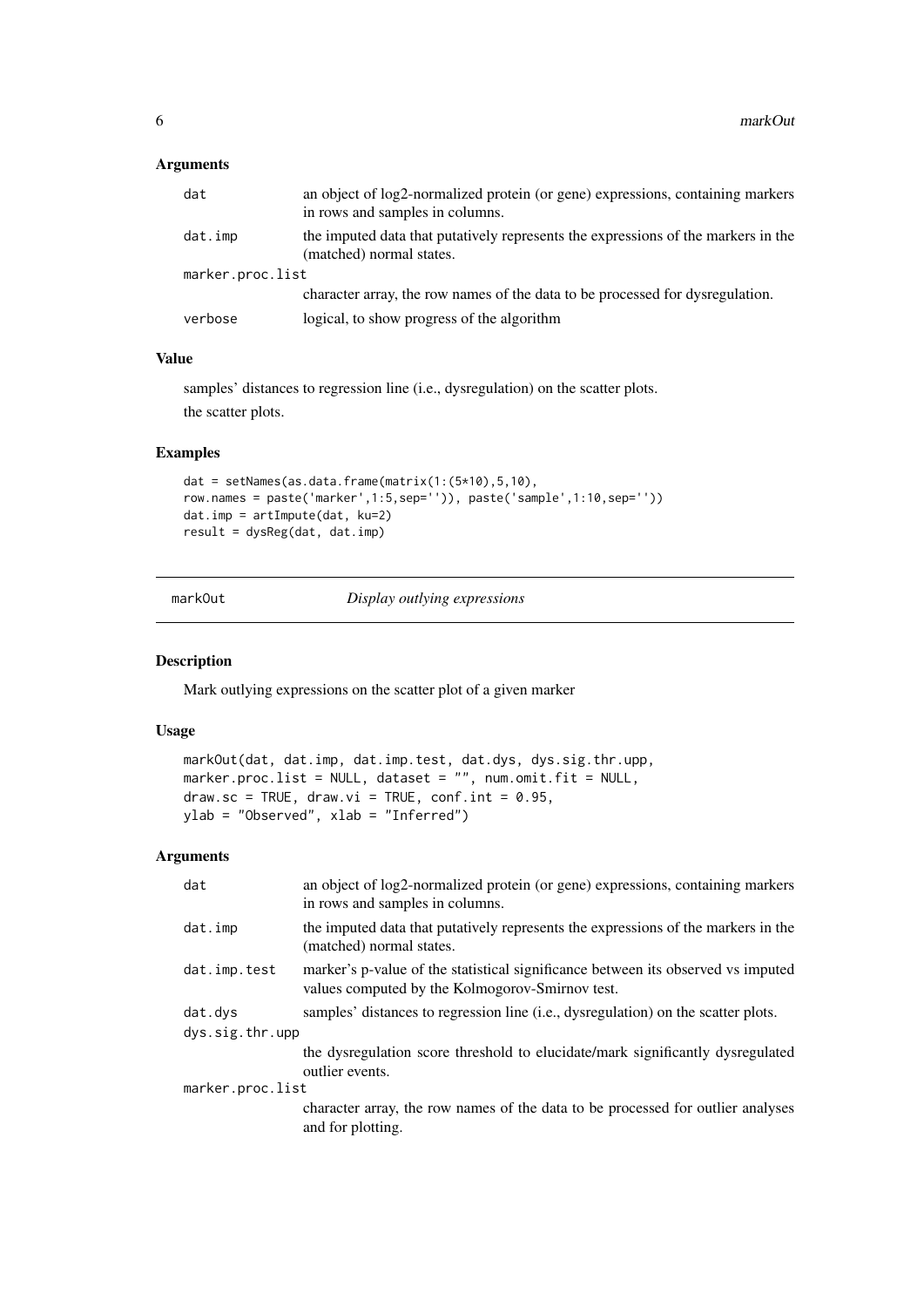#### <span id="page-6-0"></span>oppti the contract of the contract of the contract of the contract of the contract of the contract of the contract of the contract of the contract of the contract of the contract of the contract of the contract of the cont

| dataset      | the cohort name to be used in the output files.                                                            |
|--------------|------------------------------------------------------------------------------------------------------------|
| num.omit.fit | number of outlying events to ignore when fitting a marker's observed expres-<br>sions to the imputed ones. |
| draw.sc      | logical, to draw a scatter plot for every marker in marker proclist in a separate<br>PDF file.             |
| draw.vi      | logical, to draw a violin plot for every marker in marker proclist in a separate<br>PDF file.              |
| conf.int     | confidence interval to display around the regression line                                                  |
| ylab         | a title for the y axis                                                                                     |
| xlab         | a title for the x axis                                                                                     |
|              |                                                                                                            |

#### Value

the scatter plots of the markers where the outlier dysregulation events are highlighted by red mark.

#### Examples

```
set.seed(1)
dat = setNames(as.data.frame(matrix(runif(10*10),10,10),
row.names = paste('marker',1:10,sep='')), paste('sample',1:10,sep=''))
dat.imp = artImpute(dat, ku=6)
dat.imp.test = statTest(dat, dat.imp)[[1]]
dat.dys = dysReg(data, dat.imp)[[1]]plots = markOut(dat, dat.imp, dat.imp.test, dat.dys, dys.sig.thr.upp = .25)
```
oppti *Outlier protein and phosphosite target identification*

#### Description

Find outlying markers and events across cancer types.

#### Usage

```
oppti(data, mad.norm = FALSE, cohort.names = NULL, panel = "global",
panel.markers = NULL, tol.nas = 20, ku = 6, miss.pstat = 0.4,
demo.panels = FALSE, save.data = FALSE, draw.sc.plots = FALSE,
draw.vi.plots = FALSE, draw.sc.markers = NULL,
draw.ou.plots = FALSE, draw.ou.markers = NULL, verbose = FALSE)
```

| data         | a list object where each element contains a proteomics data for a different cohort<br>(markers in the rows, samples in the columns) or a character string defining the<br>path to such data (in .RDS format).             |
|--------------|---------------------------------------------------------------------------------------------------------------------------------------------------------------------------------------------------------------------------|
| mad.norm     | logical, to normalize the proteomes to have a unit Median Absolute Deviation.                                                                                                                                             |
| cohort.names | character array.                                                                                                                                                                                                          |
| panel        | a character string describing marker panel, e.g., 'kinases'. Use 'global' to ana-<br>lyze all markers quantified across cohorts (default). Use 'pancan' to analyze the<br>markers commonly quantified across the cohorts. |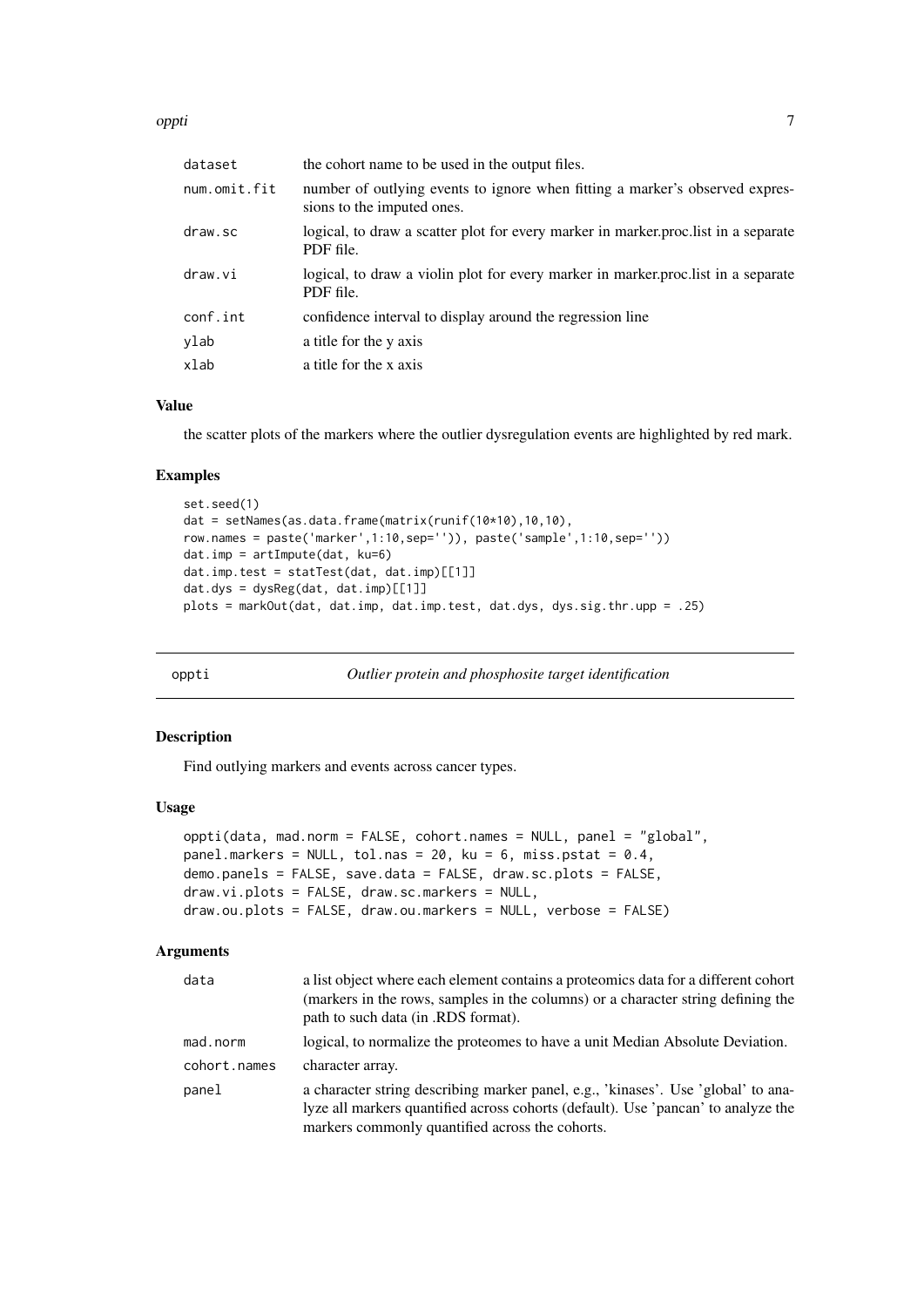| panel.markers   | a character array containing the set of marker names that user wants to analyze,<br>e.g., panel.markers = $c("AAK1", "AATK", "ABL1", "ABL2", ).$                         |
|-----------------|--------------------------------------------------------------------------------------------------------------------------------------------------------------------------|
| tol.nas         | a constant in $[0,100]$ , tolerance for the percentage of NAs in a marker, e.g.,<br>tol.nas = $20$ will filter out markers containing $20\%$ or more NAs across samples. |
| ku              | an integer in [1,num.markers], upper bound on the number of nearest neighbors<br>of a marker.                                                                            |
| miss.pstat      | a constant in $[0,1]$ , statistic to estimate potential outliers. See 'artImpute()'.                                                                                     |
| demo.panels     | logical, to draw demographics of the panel in each cohort.                                                                                                               |
| save.data       | logical, to save intermediate data (background inference and dysregulation mea-<br>sures).                                                                               |
| draw.sc.plots   | logical, to draw each marker's qqplot of observed vs inferred (imputed) expres-<br>sions.                                                                                |
| draw.vi.plots   | logical, to draw each marker's violin plot of observed vs imputed expressions.                                                                                           |
| draw.sc.markers |                                                                                                                                                                          |
|                 | character array, marker list to draw scatter plots                                                                                                                       |
| draw.ou.plots   | logical, to draw each marker's outlier prevalence (by the percentage of outlying<br>samples) across the cohorts.                                                         |
| draw.ou.markers |                                                                                                                                                                          |
|                 | character array, marker list to draw pan-cancer outlier percentage plots                                                                                                 |
| verbose         | logical, to show progress of the algorithm.                                                                                                                              |

#### Value

dysregulation scores of every marker for each sample.

the imputed data that putatively represents the expressions of the markers in the (matched) normal states.

the result of Kolmogorov-Smirnov tests that evaluates the statistical significance of each marker's outlier samples.

a data list containing, for each cohort, the percentage of outlier samples for every marker.

a data list containing, for each cohort, the outlier significance threshold.

#### See Also

[artImpute()] for how to set 'miss.pstat' and 'ku'

```
set.seed(1)
dat = setNames(as.data.frame(matrix(runif(10*10),10,10),
row.names = paste('marker',1:10,sep='')), paste('sample',1:10,sep=''))
result = oppti(dat)
```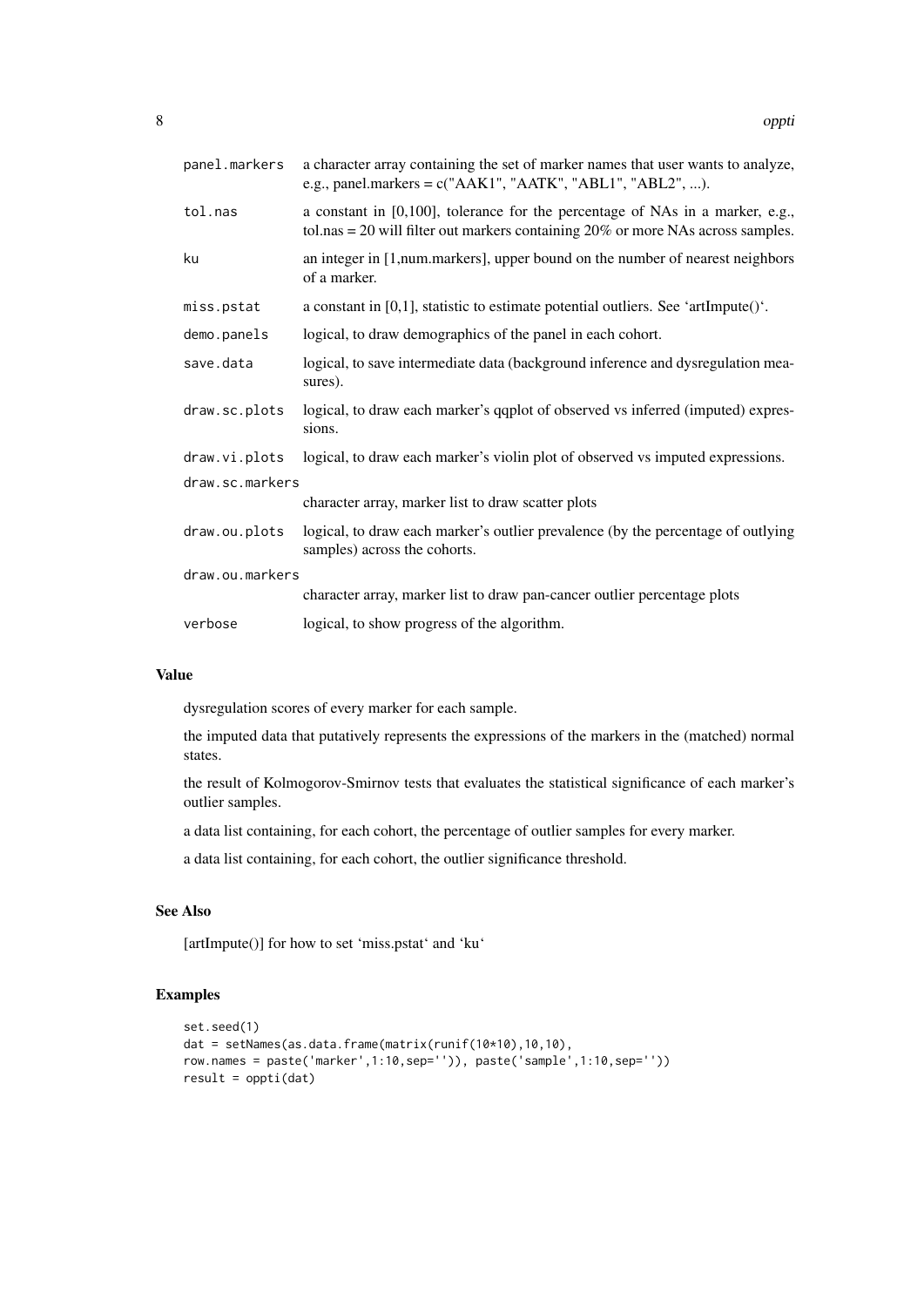<span id="page-8-0"></span>

#### Description

Calculates a statistical measure of each data entry being a putative outlier

#### Usage

outScores(dat)

#### Arguments

dat an object of log2-normalized protein (or gene) expressions, containing markers in rows and samples in columns.

#### Value

outlier p-statistics

#### Examples

```
dat = setNames(as.data.frame(matrix(1:(5*10),5,10),
row.names = paste('marker',1:5,sep='')), paste('sample',1:10,sep=''))
result = outScores(dat)
```

| plotDen |  |
|---------|--|
|         |  |

**Draw densities** 

#### Description

Draw column densities of an object over multiple plots by using limma::plotDensities() function.

#### Usage

```
plotDen(dat, name = "", per.plot = 8, main = NULL, group = NULL,
legend = TRUE)
```

| dat      | an object of log2-normalized protein (or gene) expressions, containing markers<br>in rows and samples in columns.                         |
|----------|-------------------------------------------------------------------------------------------------------------------------------------------|
| name     | name tag for the output file.                                                                                                             |
| per.plot | number of densities to be drawn on a single plot. If NULL, ncol(object) will be<br>used.                                                  |
| main     | character string, an overall title for the plot.                                                                                          |
| group    | vector or factor classifying the arrays into groups. Should be same length as<br>ncol(object).                                            |
| legend   | character string giving position to place legend. See 'legend' for possible values.<br>Can also be logical, with FALSE meaning no legend. |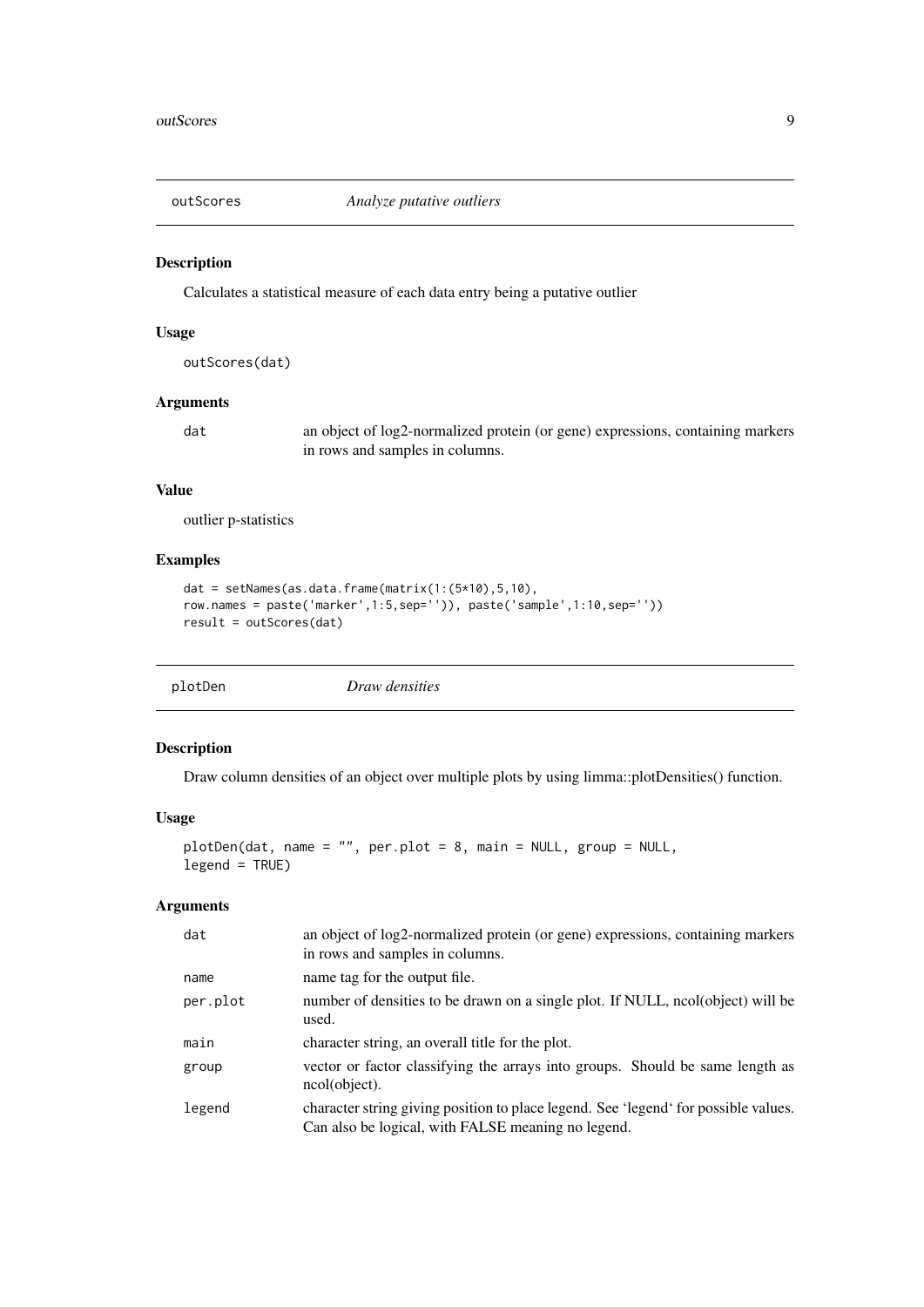#### Value

pdf plot(s).

#### Examples

```
dat = setNames(as.data.frame(matrix(1:(5*10),5,10),
row.names = paste('marker',1:5,sep='')), paste('sample',1:10,sep=''))
plotDen(dat, name = 'myresults')
```
rankPerOut *Rank markers by the percentage of outlying events*

#### Description

Ranks markers in the order of decreasing percentage of outlying events.

#### Usage

rankPerOut(dat.dys, marker.proc.list = NULL, dys.sig.thr.upp)

#### Arguments

dat.dys samples' distances to regression line (i.e., dysregulation) on the scatter plots.

marker.proc.list

character array, the row names of the data to be processed for outlier analyses.

dys.sig.thr.upp

the dysregulation score threshold to elucidate/mark significantly dysregulated outlier events.

#### Value

markers rank-ordered by the percentage of outliers over the samples.

the percentages of outliers corresponding to ranked markers.

```
set.seed(1)
dat = setNames(as.data.frame(matrix(runif(10*10),10,10),
row.names = paste('marker',1:10,sep='')), paste('sample',1:10,sep=''))
dat.imp = artImpute(dat, ku=6)
dat.dys = dysReg(data, dat.imp)[[1]]result = rankPerOut(dat.dys, dys.sig.thr.upp = .25)
```
<span id="page-9-0"></span>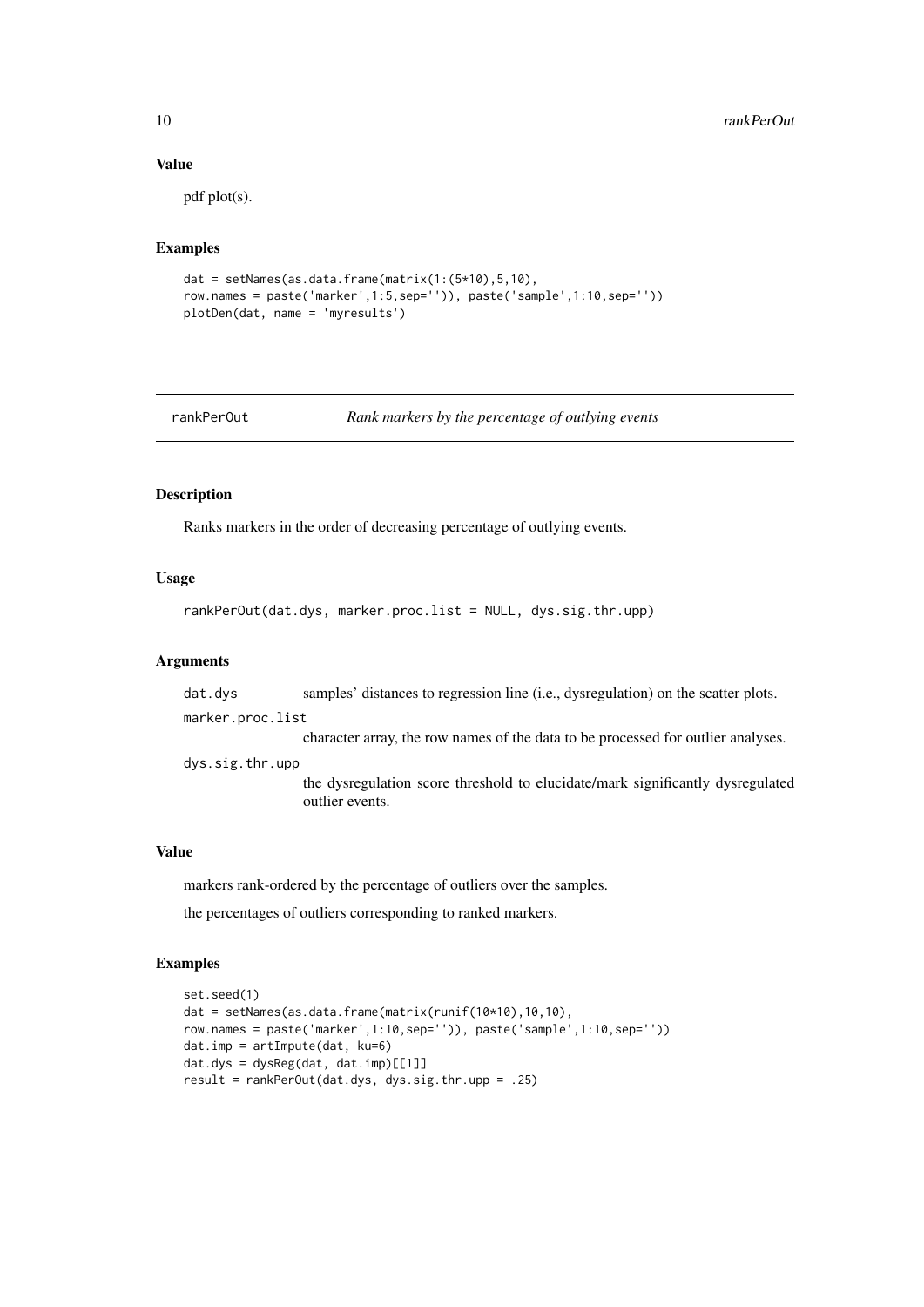<span id="page-10-0"></span>

#### Description

Rank-order markers by the significance of deviation of the observed expressions from the (matched) imputed expressions based on the Kolmogorov-Smirnov (KS) test.

#### Usage

statTest(dat, dat.imp, marker.proc.list = NULL, pval.insig =  $0.2$ )

#### Arguments

| dat              | an object of log2-normalized protein (or gene) expressions, containing markers<br>in rows and samples in columns. |
|------------------|-------------------------------------------------------------------------------------------------------------------|
| dat.imp          | the imputed data that putatively represents the expressions of the markers in the<br>(matched) normal states.     |
| marker.proc.list |                                                                                                                   |
|                  | character array, the row names of the data to be processed for dysregulation<br>significance.                     |
| pval.insig       | p-value threshold to determine spurious (null) dysregulation events.                                              |

#### Value

each marker's p-value of the statistical significance between its observed vs imputed values computed by the KS test.

ranked p-values (KS test) of the significant markers, which are lower than pval.insig.

ranked significantly dysregulated markers with p-values lower than pval.insig.

ranked p-values (KS test) of the insignificant markers, which are greater than pval.insig.

ranked insignificantly dysregulated markers (spurious dysregulations) with p-values greater than pval.insig.

```
set.seed(1)
dat = setNames(as.data.frame(matrix(runif(10*10),10,10),
row.names = paste('marker',1:10,sep='')), paste('sample',1:10,sep=''))
dat.imp = artImpute(dat, ku=6)
result = statTest(dat, dat.imp) # the dysregulations on marker4 is
# statistically significant with p-value 0.05244755.
```